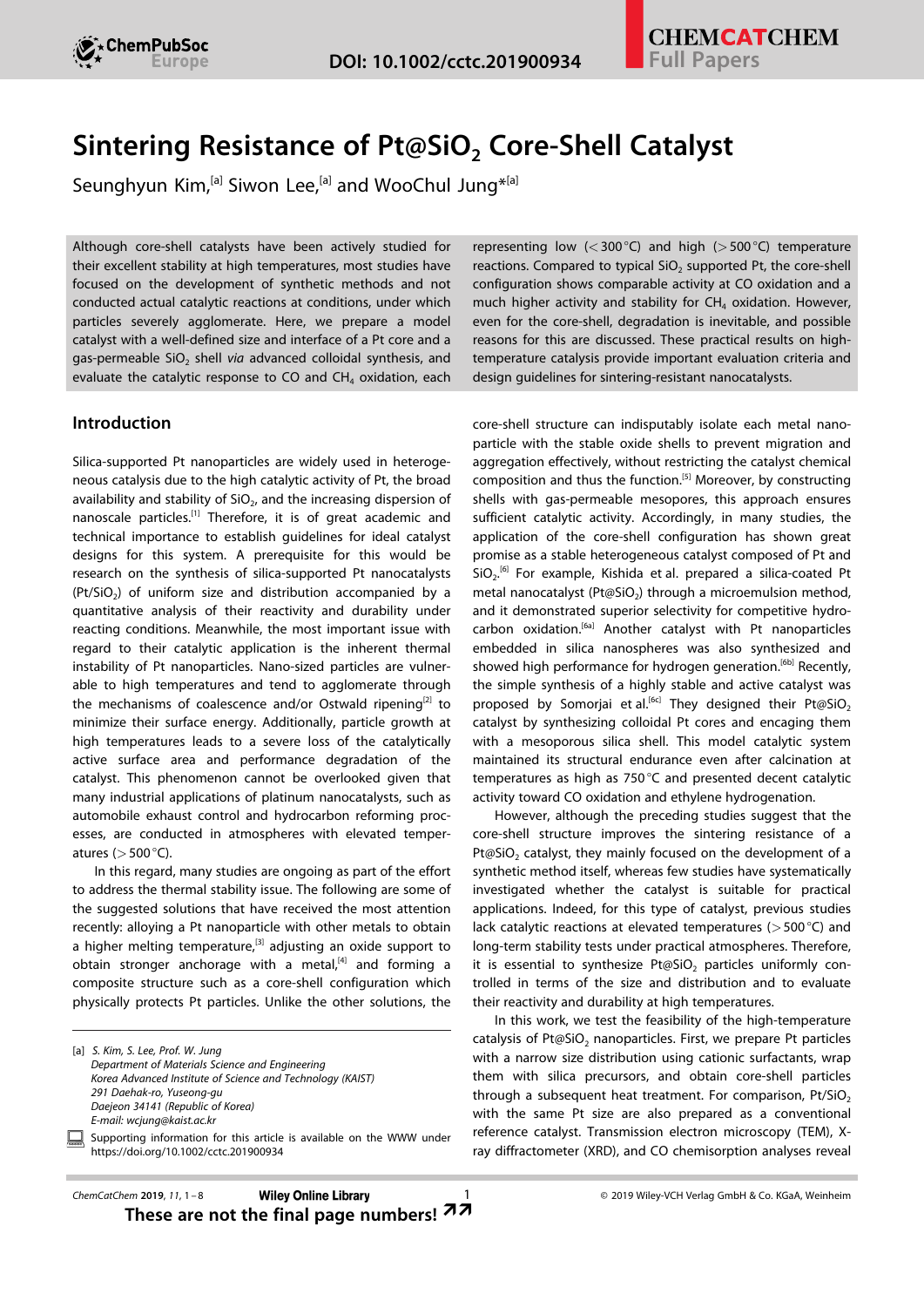

that the synthesized Pt@SiO<sub>2</sub> is highly monodisperse, gas permeable, and apparently stable up to 650 °C. The core-shell catalysts show reactivity comparable with the reference catalysts under relatively low-temperature (*<*300 °C) reactions such as CO oxidation, despite the fact that their surfaces are partially covered with silica. On the other hand, when used for methane oxidation at much higher temperatures (*>*500°C), the coreshell configuration substantially decelerates the degradation of the catalyst, thus proving itself as a suitable candidate for hightemperature heterogeneous catalysis. However, we observe that, unlike expectations, catalytic activity degradation arises to some extent. The results presented above clearly demonstrate the advantages and disadvantages of the core-shell catalyst and suggest that controlling the structure and durability of the inorganic shell is key with regard to the development of highperformance catalysts with long lifetimes.

## **Results and Discussion**

Pt@SiO<sub>2</sub> core-shell catalysts were prepared in four steps: (1) the colloidal synthesis of Pt particles, (2) silica shell formation by hydrolysis and condensation of Si precursors, (3) the adsorption of as-synthesized Pt@SiO<sub>2</sub> core-shell composites on an additional silica support, and (4) calcination. First, monodisperse Pt particles were obtained by aqueous-based colloidal synthesis using  $C_{16}$ TABr, a cationic surfactant. This method of using an ionic surfactant is not only simple and easy, but it is also very effective in controlling the shape and size of the particles, while maintaining high dispersion.<sup>[7]</sup> In this case,  $K_2PtCl_4$ , a precursor, was mixed with  $C_{16}TABr$  to form a Pt complex. Subsequently, the mixture solution was reduced with  $N$ aBH<sub>4</sub> to synthesize Pt nanoparticles with a narrow particle distribution. A procedure of covering each Pt core with silica shells followed to protect individual cores under high temperatures.<sup>[6c]</sup> When Si precursor, tetraethyl orthosilicate (TEOS), and pre-synthesized Pt nanoparticles were mixed in a basic aqueous solution; the basicity of the solution causes the hydrolysis and condensation of TEOS and eventually converts it to  $SiO<sub>2</sub>$ . During this process, the cationic surfactant not only helps to disperse nano-sized Pt particles but also serves as a structural templating agent for silica formation. Therefore, polymerization takes place around the Pt core forming an as-synthesized  $Pt@SiO<sub>2</sub>$  core-shell composite. As-prepared Pt@SiO<sub>2</sub> composites were then supported on additional silica nanopowders for characterization and catalysis.

Despite the wide use of the encapsulating method in many studies,<sup>[8]</sup> there is very limited discussions about its synthetic details.<sup>[9]</sup> Here are some noteworthy aspects to be considered during the optimization of the catalyst structure. In order to prevent each Pt core from aggregating, it is important to isolate one Pt particle in a single shell. It would be of no use if one shell contains several cores, as they can easily agglomerate and grow into larger particles inside the shell when encountering a high-temperature condition. By controlling the amount of surfactants attached to each Pt nanoparticle, separation of the cores could be achieved. After Pt nanoparticle synthesis, harsh centrifuging resulted in insufficient surfactant around the Pt cores, leading to poor dispersion of the particles and thus the formation of several cores in a shell, as displayed in Figure S1. Likewise, the thickness of a silica shell could be altered by controlling the amount of TEOS added during the synthesis step. When more TEOS was added, thicker silica shells could be formed as shown in Figure S2. Because a thin silica shell leads to an unstable catalyst that cannot maintain its structure or core size at a high temperature<sup>[5a]</sup> (Figure S3), we controlled the thickness of the silica shell by ensuring that it is thick enough (28.5 $\pm$ 1.7 nm) to withstand calcination at 650°C. Additionally, to effectively distribute core-shell particles for use as a catalyst, electrostatic interaction between positively charged as-synthesized Pt@SiO<sub>2</sub> composites and negatively charged silica nanopowders in a basic solution<sup>[10]</sup> was used. When they were mixed, the sediment powders were formed immediately and through calcination, surfactants were eliminated and mesopores were created.

The morphologies of the as-synthesized Pt particles and Pt@SiO<sub>2</sub> composites are shown in Figure 1. Pt nanoparticles displayed a narrow size distribution with a diameter of 9.7 $\pm$ 0.8 nm, and each Pt core is encaged uniformly in a silica shell. The energy dispersive spectroscopy (EDS) mapping and line scan in Figure 1 (c, d) confirms the composition of the Pt core in the middle and the  $SiO<sub>2</sub>$  shell surrounding it. In Figure 1 (b), excess silica particles are also observable; however, no extra procedure to remove these residuals is necessary because, as explained earlier, the as-synthesized Pt@SiO<sub>2</sub> composites are supported on additional silica nanopowders for actual catalyst measurements anyways. The conventional supported type Pt/  $SiO<sub>2</sub>$  shown in Figure S4 was fabricated through dispersion of Pt nanoparticles, synthesized with the same method. The uniform Pt size distribution is confirmed, which makes the sample suitable for a reasonable comparison with the core-shell catalyst. The final Pt@SiO<sub>2</sub> catalyst was targeted to contain 0.7 wt.% Pt calculated based on the inductively coupled plasma optical emission spectrometer (ICP-OES) measurement of the colloidal Pt nanoparticle solution (Table S1). The same amount of Pt was included in the reference  $Pt/SiO<sub>2</sub>$  catalyst for comparison. After calcination, the silica shell becomes highly mesoporous, as confirmed through a CO chemisorption measurement. The CO adsorption behavior of the sample indicates that there is 0.127  $m^2/g_{\text{cat}}$  of exposed metallic surface area due to the numerous mesopores in the silica shell. Assuming that all the Pt nanoparticles have sphere shapes with 9.7 nm in diameter and that the entire surface area can be utilized without any blockage from the oxide support, the exposed metallic surface area of the catalyst is calculated to be 0.202  $m^2$ /  $g<sub>cat</sub>$ . This indicates that once the surfactants are removed by thermal decomposition, the space previously occupied by them become highly gas-permeable channels,<sup>[5a,6c]</sup> thus allowing more than a half of the ideal Pt surface to be exposed to reactant gas. Nitrogen physisorption results re-confirmed that the core-shell structures contain an abundance of 2~3 nm sized pores and has a specific surface area of  $451.0 \text{ m}^2/\text{g}_{\text{cat}}$ . This porous structure and the resulting gas permeability of the catalyst show that it can be utilized as a heterogeneous catalyst.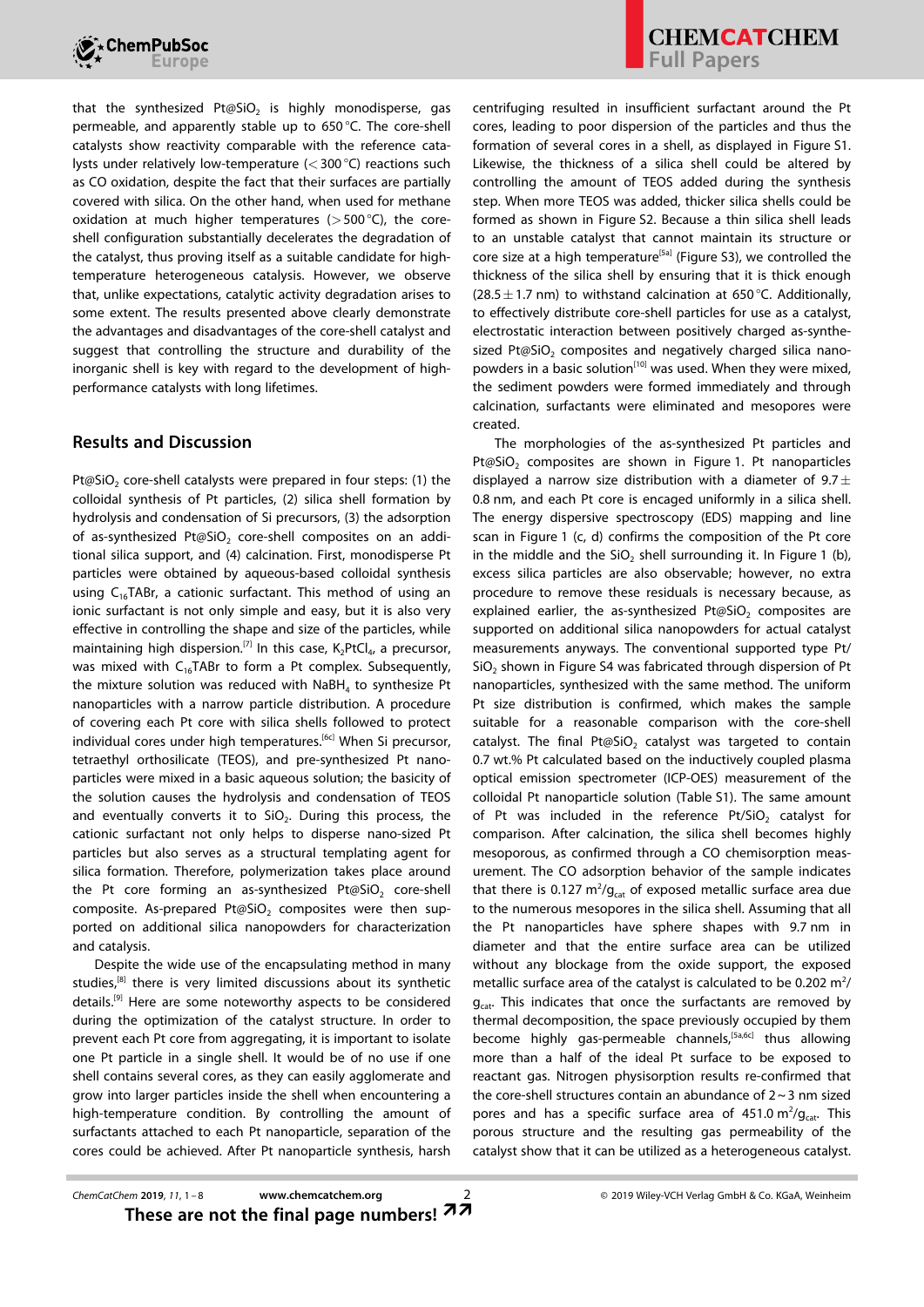



**Figure 1.** TEM image of as-synthesized Pt nanoparticles (a); the inserted graph is the particle size distribution. TEM image (b), TEM-EDS mapping (c), and TEM-EDS line scan (d) of as-synthesized  $Pt@SiO<sub>2</sub>$  composite.

Additionally, the XRD pattern in Figure 2 (b) reveals that the core-shell catalyst consists of crystalline Pt and amorphous silica even after calcination.

To investigate the sintering resistance of the core-shell particles, they were placed in a thermally harsh condition of 650°C, which is higher than the operating temperature of the target reaction,  $CH_4$  oxidation. According to TEM images, the



**Figure 2.** Pore size distribution calculated from the N<sub>2</sub> adsorption isotherm (a), and XRD data (b) of the  $Pt@SiO<sub>2</sub>$  catalyst.

conventional supported type of catalyst showed severe agglomeration after merely three hours of annealing, whereas the coreshell catalyst remained its core-shell structure and the particles rarely aggregated, as can be observed in Figure 3. For some Pt nanoparticles in Pt/SiO<sub>2</sub>, the diameters grew to as much as five times their original size. Assuming that the particles all have spherical shapes, this degree of particle growth causes a decrease in the metallic surface area to 1/22 of the original. According to these morphological analysis results, catalytic activity degradation at a high temperature is likely to be inevitable for the Pt/SiO<sub>2</sub> catalyst due to the decrease in the catalytically active metallic surface area followed by the increase in the Pt nanoparticle size.

The catalytic properties of the Pt@SiO<sub>2</sub> catalyst at moderate temperatures have been assessed through CO oxidation tests. In the present study, we measured the reaction rate of the Pt@SiO<sub>2</sub> catalyst in the temperature range of  $100 \sim 300$  °C, and the Pt/SiO<sub>2</sub> catalyst as well, as a comparison. The maximum temperature used, 300°C, is lower than the pre-annealing temperatures of the catalysts, implying that both catalysts are thermally stable during the reaction. Through the fact that the

*ChemCatChem* **2019**, *11*, 1–8 **[www.chemcatchem.org](https://doi.org/10.1002/cctc.201900934)** 3 © 2019 Wiley-VCH Verlag GmbH & Co. KGaA, Weinheim These are not the final page numbers!  $\pi$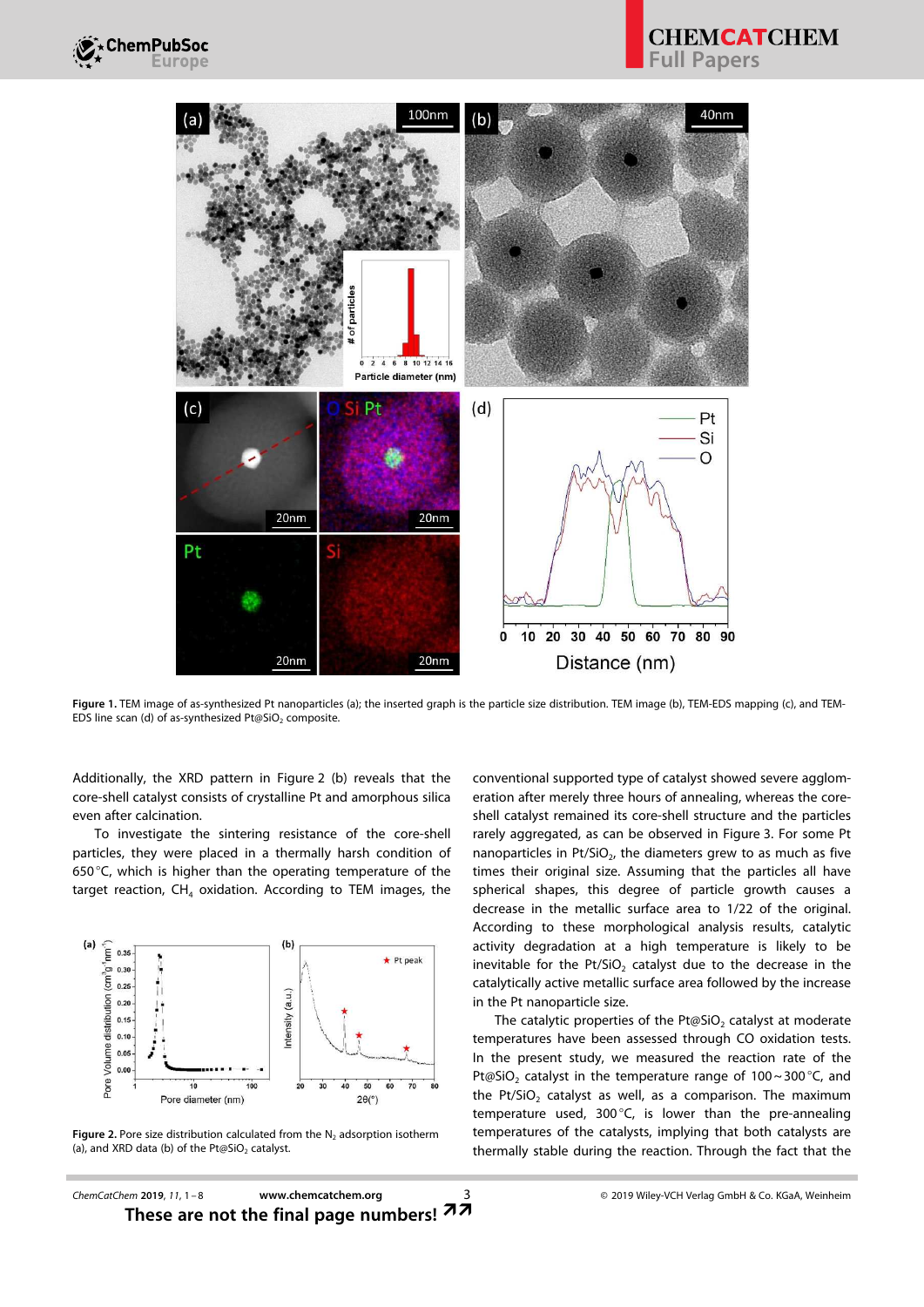

## **CHEMCATCHEM Full Papers**



**Figure 3.** TEM images of Pt/SiO<sub>2</sub> (a), and Pt@SiO<sub>2</sub> (b) after a thermal treatment at 650 °C for three hours in air.



**Figure 4.** Light-off curve of CO conversion with respect to the temperature (a), and kinetic data (b) for Pt/SiO<sub>2</sub> and the Pt@SiO<sub>2</sub> catalyst.

core-shell catalyst shows decent catalytic activity, as presented in Figure 4, the gas accessibility of the silica shell is reconfirmed. Figure 4 (a) shows the conversion ratio of CO for each catalyst with respect to the temperature. Throughout the entire temperature range, the supported-type catalyst exhibited a comparable but slightly higher conversion ratio than the core-shell-type catalyst. The catalytically inert nature of silica makes the Pt surface the only active site for the oxidation reaction.[11] Therefore, the small difference in the catalytic activity may be due to the difference in the exposed metallic surface area caused by the presence of the silica shell on the Pt nanoparticle surface. Figure 4 (b) presents the kinetic rate data of the reaction. To analyze the intrinsic properties of the catalysts without thermal effects, temperature ranges with a 2~10% CO conversion ratio were selected. Both the core-shell and the supported-type catalyst showed similar apparent activation energy of  $99.2 \pm 2.2$  kJ/mol and  $91.8 \pm 0.8$  kJ/mol, respectively. Accordingly, although there is a slight difference in the magnitude of the activity, the reaction mechanism is considered to be identical for both catalysts.

For high-temperature  $CH_4$  oxidation, which maximizes the advantage of core-shell structures, the reacting temperature was increased to 570°C, a temperature high enough for a conventionally synthesized supported type of catalyst to be sintered and degraded. Inevitably, the  $Pt/SiO<sub>2</sub>$  catalyst suffered degradation simultaneously as the temperature was increased, in turn exhibiting slower CH<sub>4</sub> conversion than Pt@SiO<sub>2</sub> at all temperatures higher than 400 $^{\circ}$ C,<sup>[12]</sup> as shown in Figure 5 (a). For practical use of the catalyst, it must maintain stable activity throughout the reaction, which would take place at a high temperature for a long time. Therefore, long-term  $CH<sub>4</sub>$  oxidation was tested at 560°C and the turnover frequency value was calculated to determine the catalytic activity evolution over time. Because sintering and degradation had occurred as the temperature had been increased, the  $Pt/SiO<sub>2</sub>$  catalyst showed a much lower turnover frequency value from the beginning of the long-term measurement. As time elapsed, more aggregation took place, and in only 20 hours, the turnover frequency dropped dramatically to only 40% of the starting value and the  $CH<sub>4</sub>$  conversion ratio dropped to less than 10%. The reason for the activity degradation can be seen in the TEM image in Figure 5 (c) as the particle size distribution shifted significantly to larger particles. In the case of the core-shell type  $Pt@SiO<sub>2</sub>$ catalyst, it showed much higher  $CH<sub>4</sub>$  conversion due to sintering resistance coming from the physical protection of the silica shell. Particularly at the beginning of the reaction (*<*20 hours), the differences are more extreme. It is clear that the shells have succeeded in slowing down the degradation process. However, they could not stop the degradation completely. The turnover frequency of Pt@SiO<sub>2</sub> decreased slowly to 60% after 100 hours, matching the decrease in conversion ratio of methane.

We suggest three possible reasons for the degradation of the core-shell catalyst. First, the silica shell may not have been a perfect protection of the Pt cores and thus may have allowed Pt particles to diffuse through the mesopores and aggregate *via* the mechanism of Ostwald ripening. In this case, some Pt nanoparticles with diameters even smaller than the original size (9.7 nm) are expected to be discovered after high-temperature measurements. Second, even with the optimization procedure to synthesize a uniform catalyst that contains one Pt core each, little portion of the core-shell structure may have had more than one Pt nanoparticle from the beginning. This would cause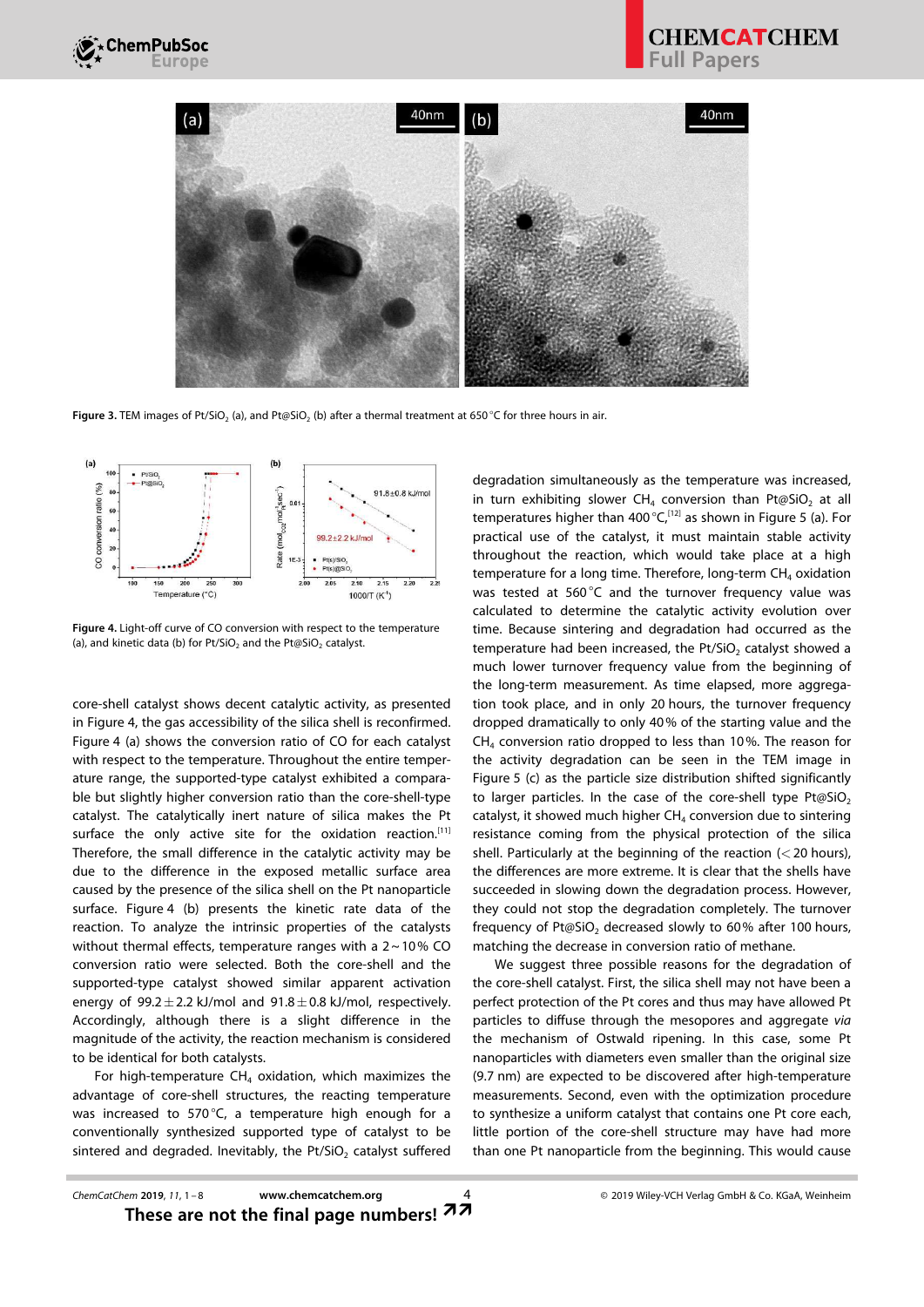



Figure 5. Light-off curve of CH<sub>4</sub> conversion with respect to the temperature (a), and turn over frequency change in CH<sub>4</sub> oxidation in terms of time (b) for Pt/ SiO<sub>2</sub> and Pt@SiO<sub>2</sub> catalyst. TEM images of Pt@SiO<sub>2</sub> (c) and Pt/SiO<sub>2</sub> (d) after long-term CH<sub>4</sub> oxidation measurements for 100 hours at 560 °C; the inserted graph shows the particle size distributions for Pt@SiO<sub>2</sub> (c) and Pt/SiO<sub>2</sub> (d) after long-term CH<sub>4</sub> oxidation measurements.

cores to agglomerate inside the shell and grow into a larger size. In fact, changes in the size distribution of the Pt particles before and after the high-temperature reactions through the TEM image analysis shown in Figure 5 (d) indicates that these two phenomena actually took place. Both shrunken and enlarged nanoparticles compared to those before the reaction can be found. Based on these observations, we propose to improve the dispersity of Pt particles and to increase the shell thickness to suppress the diffusion of Pt atoms in order to improve the core-shell catalyst performance further. Next, we can conceive of one additional reason for the thermal degradation of the catalyst that does not accompany growth of the Pt size. The morphology of the silica shell itself might have been deformed and may have then blocked the mesopores, thus prohibiting access of the reactant gas. In fact, by calculating the average nanoparticle size growth observed from the TEM images, we can predict that the total exposed metallic surface area decreased to  $\sim$ 90% of the original. However, the reaction rate decreased on a larger scale, which is the outcome of the additional degradation from the shells that cannot be observed in the TEM image. Hence, to solve this problem, shells with greater thermal stability should be used. It would be better if the shell could improve catalytic activity *via* strong metalsupport interaction with Pt cores. Overall, these observations from the long-term test imply that examining the catalytic activity under actual high-temperature reacting conditions for a

sufficient amount of time is very important for confirming the feasibility of the synthesized catalysts. The perfectly stable morphology after a short thermal treatment did not correspond to the thermal stability of the catalyst, and even the core-shell configuration could not bear the harsh reacting condition for the long times used here. However, it still showed a much higher conversion rate than the conventional supported type of catalyst and demonstrated strong potential for use in actual applications. Nonetheless, a careful examination is necessary for further development of this catalyst.

### **Conclusions**

In conclusion, a core-shell catalyst consisting of a Pt nanoparticle and a mesoporous silica shell was successfully synthesized as a high-temperature oxidation catalyst. A washing procedure of the as-synthesized Pt nanoparticles affected the amount of surfactants attached to the Pt cores, which was important for each silica shell to contain a single Pt core. It was also found that the silica shell thickness could be modified by the amount of TEOS added during the polymerization process and that a certain thickness was required for the shell to protect the nano-sized Pt particles effectively from sintering at high temperatures.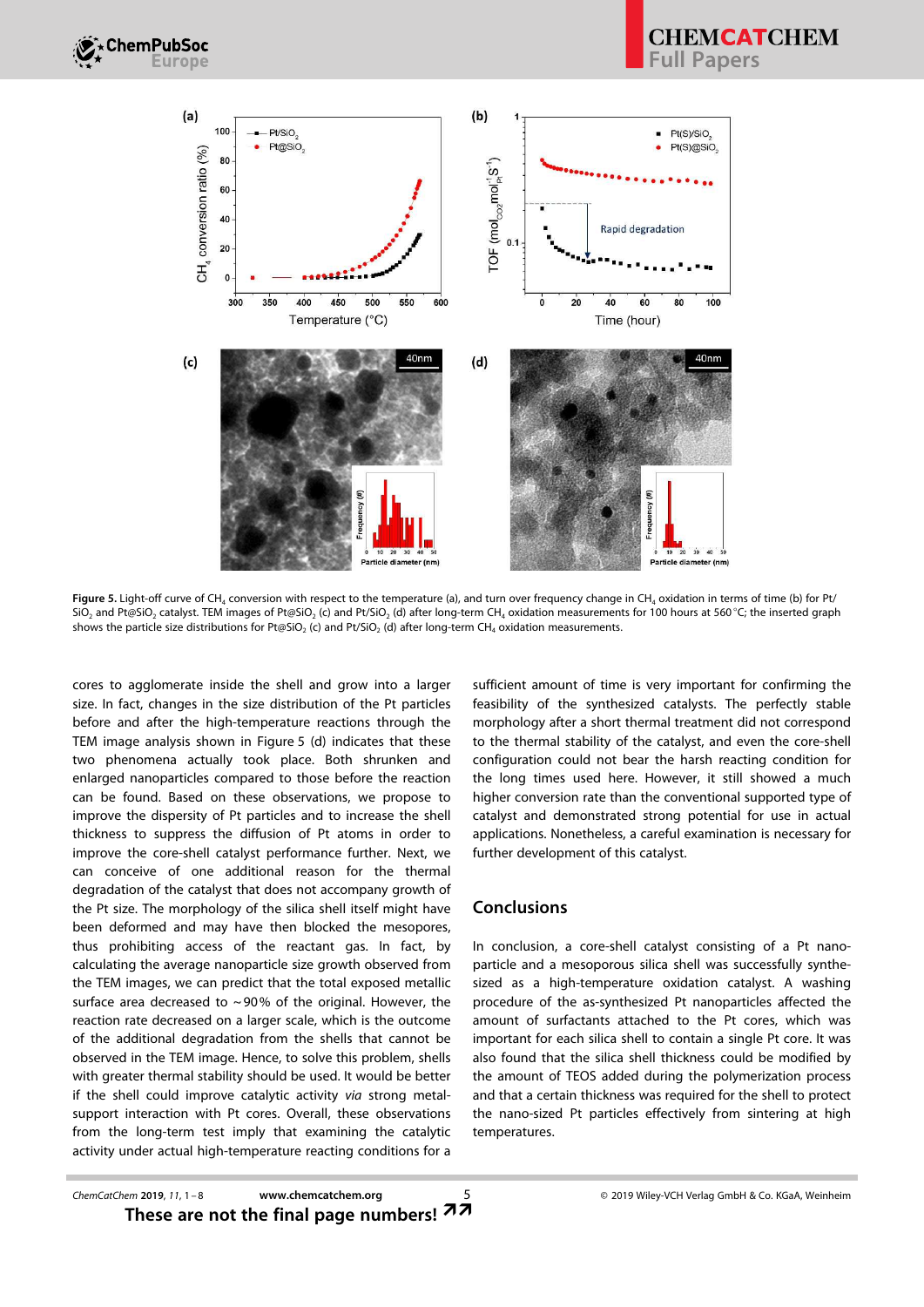

This nanocomposite has been tested as a catalyst for CO oxidation, and it showed activation energy similar to that of a conventional supported-type catalyst, indicating an identical oxidation reaction mechanism. Pt@SiO<sub>2</sub> also showed decent catalytic activity, which was only slightly lower than that of the Pt/SiO<sub>2</sub> catalyst due to the slightly smaller exposed metallic surface area. To test its role as a catalyst for high-temperature reactions,  $CH<sub>4</sub>$  oxidation tests were conducted. The effective protection of the silica shell was noted through the superior catalysis compared to an agglomerated  $Pt/SiO<sub>2</sub>$  catalyst.

Despite the outstanding catalytic activity of Pt@SiO<sub>2</sub> during high-temperature methane oxidation, it could not last long. Even in the core-shell catalyst, degradation occurred. This phenomenon appears to be caused by the combination of aggregation of the Pt nanoparticles and deformation of the silica shell. This observation suggests future directions for improving the stability of core-shell catalysts and expands the guidelines for ideal characterization during the development of sintering-resistant catalysts that can be applied to practical high-temperature reactions. Clearly, the apparently stable images of particles after short calcination are not sufficient, and actual measurements of the catalytic activity under practical conditions for a long time are crucial. Meanwhile, this study nonetheless demonstrated the possibility of a core-shell structure for slowing the agglomeration of Pt nanoparticles, and such a structure can also be utilized in more fundamental studies that do not involve long-term exposure at an elevated temperature. We also suggest that careful selection of robust shell materials and an optimized synthetic method for more uniform catalysts would be necessary for further development of sintering-resistant core-shell catalysts.

## **Experimental Section**

#### **Preparation of Pt Nanoparticles**

Pt nanoparticles, stabilized with cationic surfactant, were prepared through colloidal synthesis.<sup>[13]</sup> 1.822 g of hexadecyltrimethylammonium bromide ( $C_{16}$ TABr), the surfactant, was mixed with 42 mL of deionized water in a round bottom flask, and aqueous solution of potassium tetrachloroplatinate  $(K_2PtCl_4)$ , a precursor, (10 mM, 5 mL) was added to the mixture. The flask was sealed with rubber septum, and the mixture was stirred at 300 rpm for 10 min. Subsequently, the flask containing the mixture was heated to 50°C in silicon oil bath until the surfactants dissolved, and the solution became nearly transparent. Ice-cooled aqueous solution of sodium borohydride (NaBH<sub>4</sub>, 500 mM, 3 mL) was then added with a syringe. Through a needle of the syringe,  $H_2$  gas generated inside the flask was released for 20 min. The solution was maintained stirring at 300 rpm at 50°C for 15 hours, and eventually the solution turned brown. Pt nanoparticles were then collected from the solutions through appropriate centrifuging and were re-dispersed in 5 mL of deionized water for further use.

#### **Preparation of as-Synthesized Pt@SiO<sub>2</sub> Composites**

40 mL aqueous solution of 10 mM tetradecyltrimethylammonium bromide ( $C_{14}$ TABr) was prepared with 0.1 mL of ammonia added to adjust the pH of the solution to be  $10 \sim 11$ . To this solution, 0.5 mL

*ChemCatChem* **2019**, *11*, 1–8 **[www.chemcatchem.org](https://doi.org/10.1002/cctc.201900934)** 6 © 2019 Wiley-VCH Verlag GmbH & Co. KGaA, Weinheim These are not the final page numbers!  $\overline{27}$ 

of the colloidal Pt nanoparticle solution was added with stirring (500 rpm). After 10 minutes for the Pt nanoparticles to be stabilized and dispersed, 3 mL of 10 vol.% TEOS diluted with ethanol, was added for silica formation. The mixture was stirred (500 rpm) for 1 hour as encapsulation of Pt nanoparticles with silica shells took place. The resulting solution was then centrifuged at 12000 rpm for 15 minutes and was re-dispersed in deionized water for TEM analysis.

#### **Preparation of Silica-Supported Pt@SiO<sub>2</sub> Catalyst**

200 mg of silica nanopowder, dispersed in 200 mL of deionized water modified to be basic ( $pH = \sim 10$ ) by adding ammonia, has a negative surface charge. To this mixture, appropriate amount of assynthesized Pt@SiO<sub>2</sub> composites (to achieve final loading of 0.7 wt.% Pt), which have positive charge due to cationic surfactants, was added with stirring (500 rpm) for 30 min. Electrostatic interaction adsorbed the as-synthesized  $Pt@SiO<sub>2</sub>$  composites onto the silica nanopowder support and  $Pt@SiO<sub>2</sub>/SiO<sub>2</sub>$  appeared as a sediment. After removing the supernatant liquid, it was dried at 80°C overnight and was calcined at 450°C for 3 hours. Calcination process removed the remaining surfactants and TEOS residues thus creating mesopores in the silica shell and creating  $Pt@SiO<sub>2</sub>$  catalyst.

#### **Preparation of Pt/SiO<sub>2</sub> Catalyst**

200 mg of silica nanopowder was mixed with an appropriate amount of Pt nanoparticle solution (to achieve final loading of 0.7 wt.% Pt) with stirring (500 rpm) for 10 min. Adsorption of Pt nanoparticles on the silica nanopowder support occurred. The solution was dried at 80°C overnight, and was calcined at 350 °C for 5 hours to remove the remaining surfactants.

#### **Characterization Techniques**

For TEM analysis of the Pt nanoparticles, as-synthesized Pt@SiO<sub>2</sub> composites, Pt@SiO<sub>2</sub> catalyst and Pt/SiO<sub>2</sub> catalyst, JEOL JEM-3010 operated at 300 kV and Talos F200X operated at 200 kV was used. ICP-OES (Agilent ICP-OES 7700 S) confirmed the concentration of Pt for each catalyst sample. The crystal structure of the sample was identified with XRD using a RIGAKU D/MAX-2500 with Cu-K $\alpha$ irradiation at 40 kV and 200 mA. CO chemisorption was carried out at 35°C using ASAP 2020 C, to estimate the metallic surface area of the catalyst sample. Micromeritics 3 flex was used to measure  $N_2$ adsorption-desorption isotherm, so pore distribution and Brunauer-Emmett-Teller (BET) specific surface area of the core-shell catalyst could be obtained.

#### **Catalytic Test**

CO oxidation and  $CH_4$  oxidation were conducted in a fixed-bed flow quartz reactor. In the catalytic bed, 50 mg of catalyst mixed with 200 mg quartz sand was placed in between 100 mg quartz sand layer, and quartz wool layer was in the bottom supporting the system. K-type thermocouple was placed right below and next to the catalytic bed to measure the temperature. For CO oxidation, 1 vol.% CO, 4 vol.%  $O<sub>2</sub>$ , and 95 vol.% Ar was flowed at 50 mL/min with gas hourly space velocity (GHSV) corresponding to 60000 mL $\cdot$ g<sup>-1</sup> $\cdot$ h<sup>-1</sup>. For the long-term CH<sub>4</sub> oxidation, harsher condition of 1.33 vol.% CH<sub>4</sub>, 6.67 vol.% O2, and 92 vol.% Ar was fed at 150 mL/min with GHSV corresponding to 180000 mL $\cdot$ g<sup>-1</sup> $\cdot$ h<sup>-1</sup>. The reactant and product gases were measured using a quadrupole mass spectrometer in situ.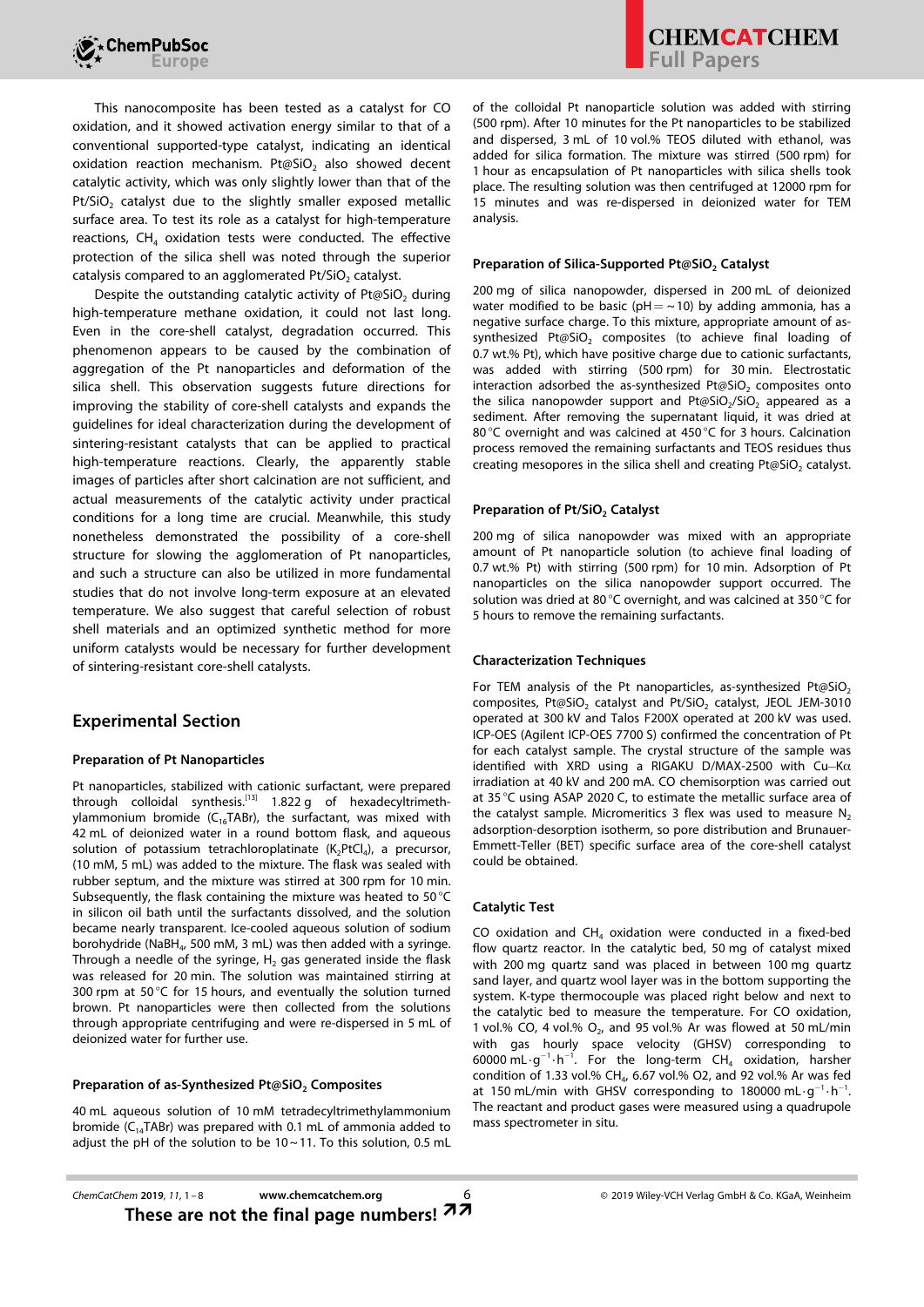

## *Acknowledgements*

*This work was supported by the Korea Institute of Energy Technology Evaluation and Planning (KETEP) and the Ministry of Trade, Industry & Energy (MOTIE) of the Republic of Korea (No. 20163030031850 and No. 20173010032120).*

## *Conflict of Interest*

The authors declare no conflict of interest.

| Keywords: Heterogeneous | catalysis | <b>Nanoparticles</b> |  |
|-------------------------|-----------|----------------------|--|
| Oxidation · Core-shell  |           |                      |  |

- [1] a) K. Ding, A. Gulec, A. M. Johnson, N. M. Schweitzer, G. D. Stucky, L. D. Marks, P. C. Stair, *Science* **2015**, *350*, [189–192](https://doi.org/10.1126/science.aac6368); b) J. Kim, Y.-S. Bae, H. Lee, *Nanoscale* **2014**, *6*, [12540–12546](https://doi.org/10.1039/C4NR03951C); c) C. Jiang, K. Hara, A. Fukuoka, *[Angew.](https://doi.org/10.1002/anie.201300496) Chem. Int. Ed.* **2013**, *52*, [6265–6268;](https://doi.org/10.1002/anie.201300496) *[Angew.](https://doi.org/10.1002/ange.201300496) Chem.* **2013**, *125*, 6385– [6388.](https://doi.org/10.1002/ange.201300496)
- [2] a) A. Cao, R. Lu, G. Veser, *Phys. Chem. Chem. Phys.* **2010**, *12*, [13499–](https://doi.org/10.1039/c0cp00729c) [13510;](https://doi.org/10.1039/c0cp00729c) b) T. W. Hansen, A. T. DeLaRiva, S. R. Challa, A. K. Datye, *[Acc.](https://doi.org/10.1021/ar3002427) Chem. Res.* **2013**, *46*, [1720–1730](https://doi.org/10.1021/ar3002427).
- [3] a) A. Cao, G. Veser, *Nat. Mater.* **2009**, *9*, 75; b) X. Liu, A. Wang, X. Yang, T. Zhang, C.-Y. Mou, D.-S. Su, J. Li, *Chem. Mater.* **2009**, *21*, [410–418.](https://doi.org/10.1021/cm8027725)
- [4] a) K. Zhao, B. Qiao, J. Wang, Y. Zhang, T. Zhang, *Chem. [Commun.](https://doi.org/10.1039/C0CC04171H)* **2011**, *47*, [1779–1781;](https://doi.org/10.1039/C0CC04171H) b) H. Zhu, C. Liang, W. Yan, S. H. Overbury, S. Dai, *J. [Phys.](https://doi.org/10.1021/jp060637q) Chem. B* **2006**, *110*, [10842–10848](https://doi.org/10.1021/jp060637q).
- [5] a) S. Lee, J. Seo, W. Jung, *Nanoscale* **2016**, *8*, [10219–10228](https://doi.org/10.1039/C6NR00170J); b) M. Cargnello, J. J. D. Jaen, J. C. H. Garrido, K. Bakhmutsky, T. Montini, J. J. C. Gamez, R. J. Gorte, P. Fornasiero, *Science* **2012**, *337*, [713–717](https://doi.org/10.1126/science.1222887); c) Y. Choi, S. K. Cha, H. Ha, S. Lee, H. K. Seo, J. Y. Lee, H. Y. Kim, S. O. Kim, W. Jung, *Nat. [Nanotechnol.](https://doi.org/10.1038/s41565-019-0367-4)* **2019**, *14*, 245–251; d) M. A. Lucchini, A. Testino, A. Kambolis, C. Proff, C. Ludwig, *Appl. Catal. B* **2016**, *182*, [94–101](https://doi.org/10.1016/j.apcatb.2015.09.012); e) K. Bakhmutsky, N. L. Wieder, M. Cargnello, B. Galloway, P. Fornasiero, R. J. Gorte, *[ChemSusChem](https://doi.org/10.1002/cssc.201100491)* **2012**, *5*, 140–148; f) B. Li, T. Gu, T. Ming, J. Wang, P. Wang, J. Wang, J. C. Yu, *ACS Nano* **2014**, *8*, [8152–8162.](https://doi.org/10.1021/nn502303h)
- [6] a) K. Hori, H. Matsune, S. Takenaka, M. Kishida, *Sci. [Technol.](https://doi.org/10.1016/j.stam.2006.09.013) Adv. Mater.* **2006**, *7*, [678–684](https://doi.org/10.1016/j.stam.2006.09.013); b) Y. Hu, Y. Wang, Z.-H. Lu, X. Chen, L. Xiong, *Appl. Surf. Sci.* **2015**, *341*, 85–189; c) S. H. Joo, J. Y. Park, C.-K. Tsung, Y. Yamada, P. Yang, G. A. Somorjai, *Nat. Mater.* **2009**, *8*, [126–131;](https://doi.org/10.1038/nmat2329) d) J.-G. Oh, H. Kim, *Curr. Appl. Phys.* **2013**, *13*, [130–136](https://doi.org/10.1016/j.cap.2012.06.025); e) N. Almana, S. P. Phivilay, P. Laveille, M. N. Hedhili, P. Fornasiero, K. Takanabe, J.-M. Basset, *J. Catal.* **2016**, *340*, [368–375;](https://doi.org/10.1016/j.jcat.2016.06.002) f) K. J. Lin, L. J. Chen, M. R. Prasad, C. Y. Cheng, *Adv. [Mater.](https://doi.org/10.1002/adma.200400349)* **2004**, *16*, 1845-+ +; g) C. Zhang, Y. M. Zhou, Y. W. Zhang, Z. W. Zhang, Y. M. Xu, Q. L. Wang, *Powder [Technol.](https://doi.org/10.1016/j.powtec.2015.07.009)* **2015**, *284*, [387–395](https://doi.org/10.1016/j.powtec.2015.07.009); h) K. An, Q. Zhang, S. Alayoglu, N. Musselwhite, J.-Y. Shin, G. A. Somorjai, *Nano Lett.* **2014**, *14*, [4907–4912](https://doi.org/10.1021/nl502434m); i) C. X. Zhang, S. R. Li, T. Wang, G. W. Wu, X. B. Ma, J. L. Gong, *Chem. [Commun.](https://doi.org/10.1039/c3cc45957h)* **2013**, *49*, 10647– [10649.](https://doi.org/10.1039/c3cc45957h)
- [7] a) J. Seo, S. Lee, B. Koo, W. Jung, *[CrystEngComm](https://doi.org/10.1039/C7CE02235B)* **2018**, *20*, 2010–2015; b) K. An, G. A. Somorjai, *[ChemCatChem](https://doi.org/10.1002/cctc.201200229)* **2012**, *4*, 1512–1524; c) M.-P. Pileni, *Nat. Mater.* **2003**, *2*, [145–150](https://doi.org/10.1038/nmat817); d) X. Kou, S. Zhang, C.-K. Tsung, M. H. Yeung, Q. Shi, G. D. Stucky, L. Sun, J. Wang, C. Yan, *J. Phys. [Chem.](https://doi.org/10.1021/jp0639086) B* **2006**, *110*, [16377–16383.](https://doi.org/10.1021/jp0639086)
- [8] a) S.-Y. Park, K. Han, D. B. O'Neill, G. Mul, *J. [Energy](https://doi.org/10.1016/j.jechem.2016.12.010) Chem.* **2017**, *26*, 309– [314;](https://doi.org/10.1016/j.jechem.2016.12.010) b) J. M. Krier, W. D. Michalak, X. J. Cai, L. Carl, K. Komvopoulos, G. A. Somorjai, *Nano Lett.* **2015**, *15*, [39–44](https://doi.org/10.1021/nl502566b); c) R. V. Maligal-Ganesh, K. Brashler, X. Luan, T. W. Goh, J. Gustafson, J. Wu, W. Huang, *Top. [Catal.](https://doi.org/10.1007/s11244-018-0933-2)* **2018**, *61*, [940–948](https://doi.org/10.1007/s11244-018-0933-2); d) J. Martins, N. Batail, S. Silva, S. Rafik-Clement, A. Karelovic, D. P. Debecker, A. Chaumonnot, D. Uzio, *Catal. [Commun.](https://doi.org/10.1016/j.catcom.2014.08.027)* **2015**, *58*, 11– [15](https://doi.org/10.1016/j.catcom.2014.08.027).
- [9] Y. Hu, K. Tao, C. Wu, C. Zhou, H. Yin, S. Zhou, *J. Phys. [Chem.](https://doi.org/10.1021/jp3110375) C* **2013**, *117*, [8974–8982.](https://doi.org/10.1021/jp3110375)
- [10] A. Degen, M. Kosec, *J. Eur. Ceram. Soc.* **2000**, *20*, [667–673](https://doi.org/10.1016/S0955-2219(99)00203-4).
- [11] L. Foppa, J. Dupont, C. W. Scheeren, *RSC Adv.* **2014**, *4*, [16583–16588](https://doi.org/10.1039/C4RA01066C).
- [12] S. Kaneko, M. Izuka, A. Takahashi, M. Ohshima, H. Kurokawa, H. Miura, *Appl. Catal. A* **2012**, *427*, [85–91](https://doi.org/10.1016/j.apcata.2012.03.033).
- [13] H. Lee, S. E. Habas, S. Kweskin, D. Butcher, G. A. Somorjai, P. D. Yang, *Angew. Chem. Int. Ed.* **2006**, *45*, [7824–7828;](https://doi.org/10.1002/anie.200603068) *[Angew.](https://doi.org/10.1002/ange.200603068) Chem.* **2006**, *118*, [7988–7992.](https://doi.org/10.1002/ange.200603068)

Manuscript received: May 22, 2019 Revised manuscript received: July 12, 2019 Accepted manuscript online: July 16, 2019 Version of record online: ■■,